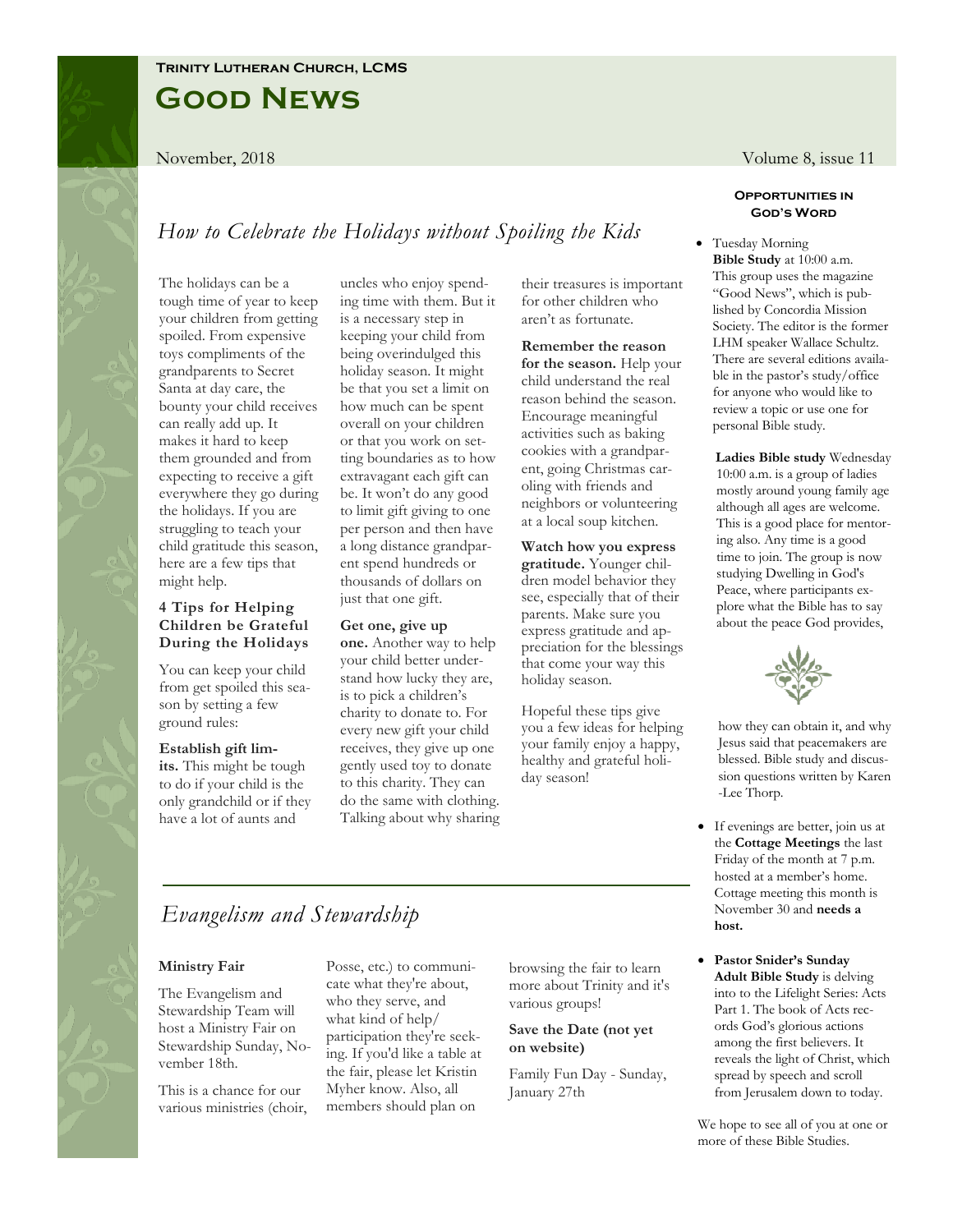

## *Christian Ed*

We are having lots of fun in Sunday School and if you are not there, we miss you! The kids have had some really fun activities and crafts as we delve back into the Old Testament and learn about how God creates a World and a People. We made beautiful Thanksgiving napkin rings to remind us of all we have to be thankful for. We have also done some fun experiments and the snacks are always worth coming for. Join us this Sunday!

The adults are working through the book of Acts.

Don't miss the cottage meeting this month on Friday, November 30th at 7:00 pm. We are still looking for a host for this. What in the world is the cottage meeting you ask? It's just a short Bible study in the home of one of our members followed by snacks, desserts and fun fellowship with your brothers and sisters in Christ. Kids are welcome to come too. They can play together or watch a movie during the Bible study. If you are uncomfortable with leading a Bible study, we can recruit someone else to do that part for you. The snacks can be kept very simple too. Popcorn and cookies always works!

Our Children's Christmas program is next month on **December 16th** during church!

Would you, or someone you know, like to help with or direct this year's program? All it takes is a love of kids and a desire to share the amazing story of Jesus and you qualify for the role! Please save the date and plan to attend to support our Sunday School kids and teens. If you know of any Pre-School-6th grade actors or 7th-12th grade readers or stage hands, we'd love to have them join us too! Practices will start December 2nd during Sunday School.

In Christ,

Elizabeth Eppler

### *Devotion from LHM*

*John 8:31-32 - So Jesus said to the Jews who had believed Him, "If you abide in My Word, you are truly My disciples, and you will know the truth, and the truth will set you free."*

A truck driver happened to glance out the window of his cab one afternoon and, to his amazement, saw a three-legged chicken trotting alongside. The trucker, unable to believe his eyes, stepped on the accelerator. Lo and behold! The chicken kept pace -- at 65 miles per hour.

The driver, sure he must be hallucinating, tromped down on the pedal still harder. As the semi barreled along at 85 miles per hour, the trucker rubbed his eyes in astonishment. The three-legged chicken passed him and kept going, disappearing down the highway.

Seeing a truck stop ahead, the driver slowed his rig and pulled over. Some local farmers were there.

He told them about the threelegged chicken, and one of the farmers said, "I believe you. In fact, I raise 'em!"

The trucker was amazed. "How ... and why?"

"Well, I have three children," explained the farmer, "and they all fight over the drumsticks. So, I bred my flock until I got chickens with three legs."

"Oh. How do the taste?" asked the trucker.

"I don't know. I haven't caught one yet."

Some predicament. Yet so often we Christians find ourselves in the same dilemma. We refine, refine, and refine doctrinal statements and definitions. After much study and work, like that farmer, we get results. We find ourselves able to state exactly what God has

said, in so far as it's possible for our limited human minds. This concern for truth is good. Jesus promised, "You will know the truth, and the truth will set you free."

But the truth can free us only when and if we use it, when and if we practice what we have learned. St. Paul wrote, "The things you have learned and received and heard and seen in me. Practice these things" (Philippians 4:9).

But too often, like that farmer, we fail to "catch" the benefits of our efforts. For instance, what good does it do to know that God answers prayer, if we never pray? Or if we pray only vague platitudes, not really expecting God to respond to our requests? What good does it do to know that Jesus defeated Satan for us, if we never use His victory to overcome sin and failure in our lives?

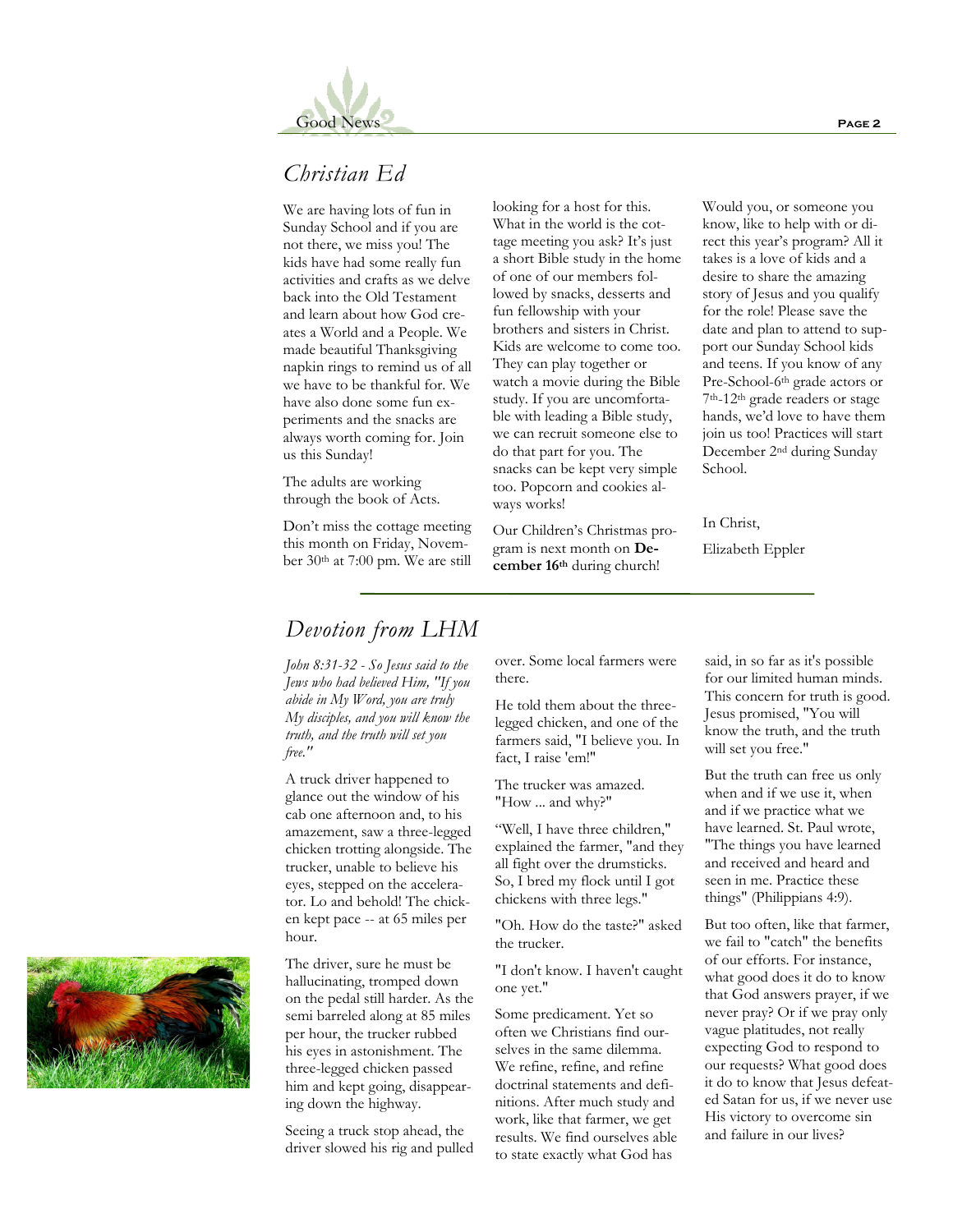| TRINITY LUTHERAN<br>Pinckney, MI 48169-9716<br>5758 M36 West<br><b>CHURCH</b> | <b>SAT</b> | S                                                              | $\supseteq$                                                                  | 8am-6pm<br>Craft Day<br>17                                                 | 24                                                                                                    |                                                                             |
|-------------------------------------------------------------------------------|------------|----------------------------------------------------------------|------------------------------------------------------------------------------|----------------------------------------------------------------------------|-------------------------------------------------------------------------------------------------------|-----------------------------------------------------------------------------|
|                                                                               | FRI        | $\mathcal{C}$                                                  | $\circ$                                                                      | 16                                                                         | 7:00 Cottage<br>Meeting<br>23                                                                         | $\delta$ 0                                                                  |
| VEMBER 2018<br>Surface Mitte Curist Banner Kapel                              | Tнu        | 7:00 Posse<br>$\overline{\phantom{0}}$                         | 7:00 Elders<br>8                                                             | 7:00 Council<br>15                                                         | $\mathbf{z}$                                                                                          | 29                                                                          |
|                                                                               | WED        |                                                                | Ladies Bible Study<br>Prayer warriors<br>Choir<br>10:00<br>7:00<br>6:00<br>Γ | 10:00<br>Ladies Bible Study<br>Prayer warriors<br>7:00 Choir<br>6:00<br>14 | 6:30<br>Thanksgiving Eve<br>10:00<br>Ladies Bible Study<br>Prayer warriors<br>6:00<br>$\overline{21}$ | 3<br>Ladies Bible Study<br>Prayer warriors<br>$7:00$<br>Choir<br>6:00<br>28 |
|                                                                               | TUE        | Joanna Krueger<br>Barb Yek<br>Altar Guild                      | 10:00 Bible Study<br>$\circ$                                                 | 10:00 Bible Study<br>13                                                    | $10:00$ Bible Study<br>$\overline{20}$                                                                | 10:00 Bible Study<br>27                                                     |
|                                                                               | <b>MON</b> | Kathryn Brunnn<br>Brianna Polenz<br>Luke Eppler<br>Ben Ratliff | Trustees<br>7:00<br>ഗ                                                        | 12                                                                         | 19                                                                                                    | 26                                                                          |
|                                                                               | <b>SUN</b> | Nov. 18<br>Nov. 25<br>Nov $11$<br>Nov. 4<br>Acolyte:           | & Sunday School<br>8:45 Bible Class<br>10:00 Worship<br>w/Connn.<br>4        | & Sunday School<br>8:45 Bible Class<br>10:00 Worship<br>$\Box$             | & Sunday School<br>8:45 Bible Class<br>10:00 Worship<br>Ministry Fair<br>w/Comm.<br>$\frac{8}{10}$    | & Sunday School<br>8:45 Bible Class<br>10:00 Worship<br>25                  |

If you would like a link to the Trinity Google Calendar, email Lynda Minger with your request at lyndamngr262@gmail.com

 $\Delta$   $\Delta$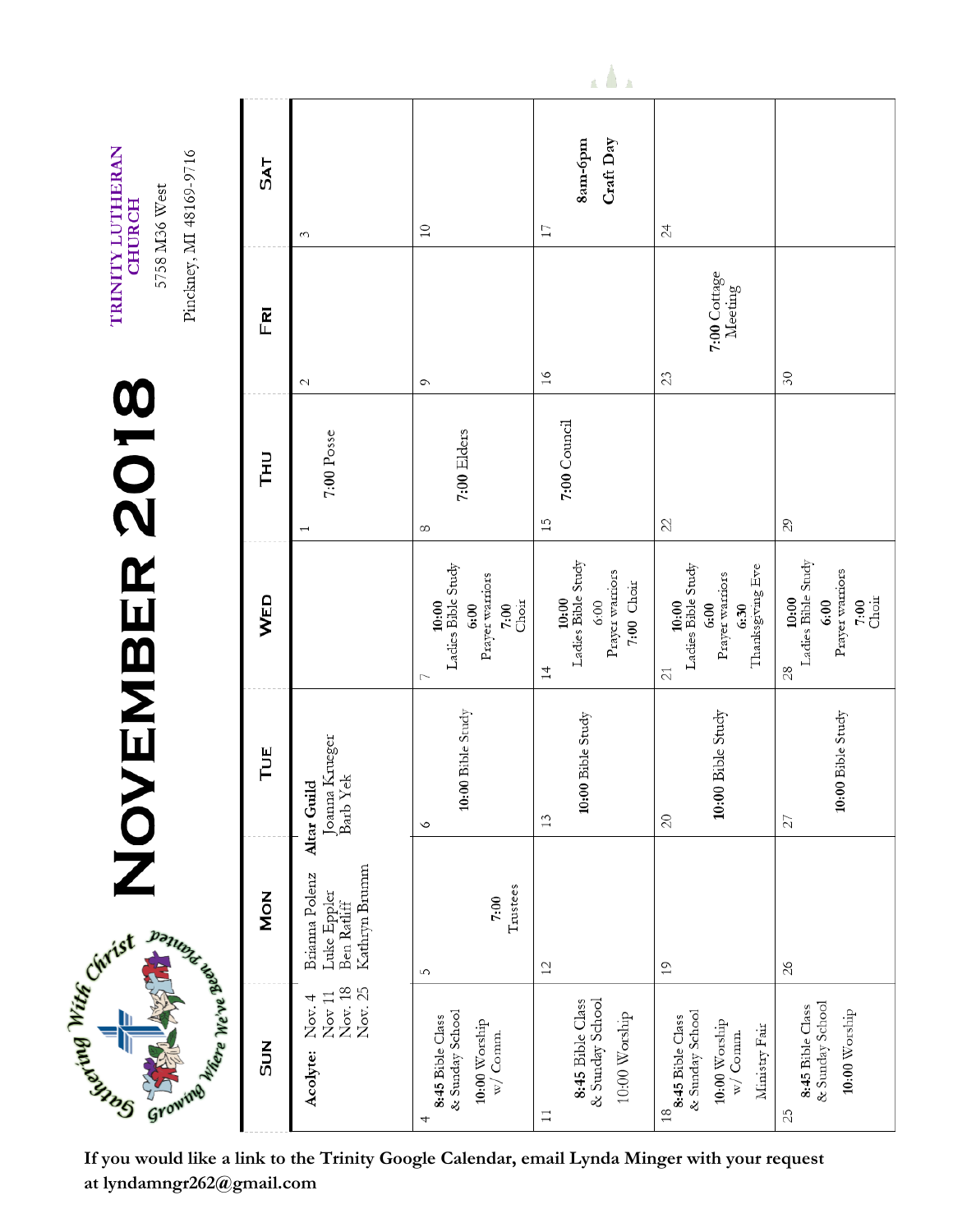

## *Birthdays and Anniversaries*

| <b>HAPPY BIRTHDAY</b> |  |
|-----------------------|--|

Betty Love 11/2 Daniel Krueger 11/8 Porter Hindman 11/10 Joe Benkovsky 11/11

### Russ Borders 11/11 Tom Voltattorni 11/12 Caroline Cadeau 11/15 Jarred Snider 11/15 Cha Snider 11/17 Sharon Huetteman11/25 Tim Erisman 11/29 Mitch Minger 11/29 Dahlia Schlaff 11/29

### Bryan and Amy Bickel 11/28



### *Dates to Note*

| Craft Day                 | 11/17<br>8am—6pm |
|---------------------------|------------------|
| Ministry Fair 11/18       |                  |
| Thanksgiving 11/21<br>Eve |                  |
| Tree Deco-<br>rating      | 12/6             |
| Christmas<br>Program      | 12/16            |
| Christmas<br>Outing       | 12/16            |
| Family Fun<br>Day         | 1/27             |

## *Mission opportunities with Most Ministries by Deb Dugan*

A Most mission trip is scheduled for Tanzania, Africa on January 5-17. The trip is designed to train local women in a micro enterprise project of making feminine hygiene pads for the women living in the Arusha area. The trip is also designed to educate the local women about human trafficking; how to identify it and help prevent

it. These goals are dear to my heart and I will be part of a 9 member team to this area. I believe that God is directing this work and am very excited to be part of it. I ask for your prayers as I study in preparation for this adventure. If you seek the opportunity to serve in Most missions, please see Barb who recently

went on a dental and eyeglass mission trip to Nicaragua or myself for more information. There is always need for preparing glasses for mission trips as well which we do on a weekly basis in Ann Arbor.



### *Devotion continued*

Sooner or later, theory must spill over into our practice. Sooner or later, theology must be translated into who we are and what we do. Thank God that His Spirit makes this possible. Thank God that His Spirit teaches us the truth through

His Word and frees us to "do the truth" once we know it.

THE PRAYER: Heavenly Father, the truth is we often do not apply our faith in our lives. Forgive us our shortcomings and by Your Holy Spirit empower us to be the people we can be. In Jesus' Name. Amen.

From The Lutheran Layman, April 1983 issue, "Three-Legged Chicken" by Jane L. Fryar

## *LWML Ladies Posse News by Barb Yek*

**November's Posse Meeting,**  will be Thursday, November 1 at 7 p.m. Hostess: Marilyn Altar Care for November: Joanna and Barb

Please join us for our Annual

Harvest Dinner on Saturday, November 3 at 5 pm. Sign up sheet is on the bulletin board in the gathering area. A Free will offering will go to help our own Deb Dugan who is going on a MOST sewing mission

trip to Tanzania in January. Please keep Deb and her team in your prayers as they prepare for their trip and during the time they are gone.

Special Guest Speaker at our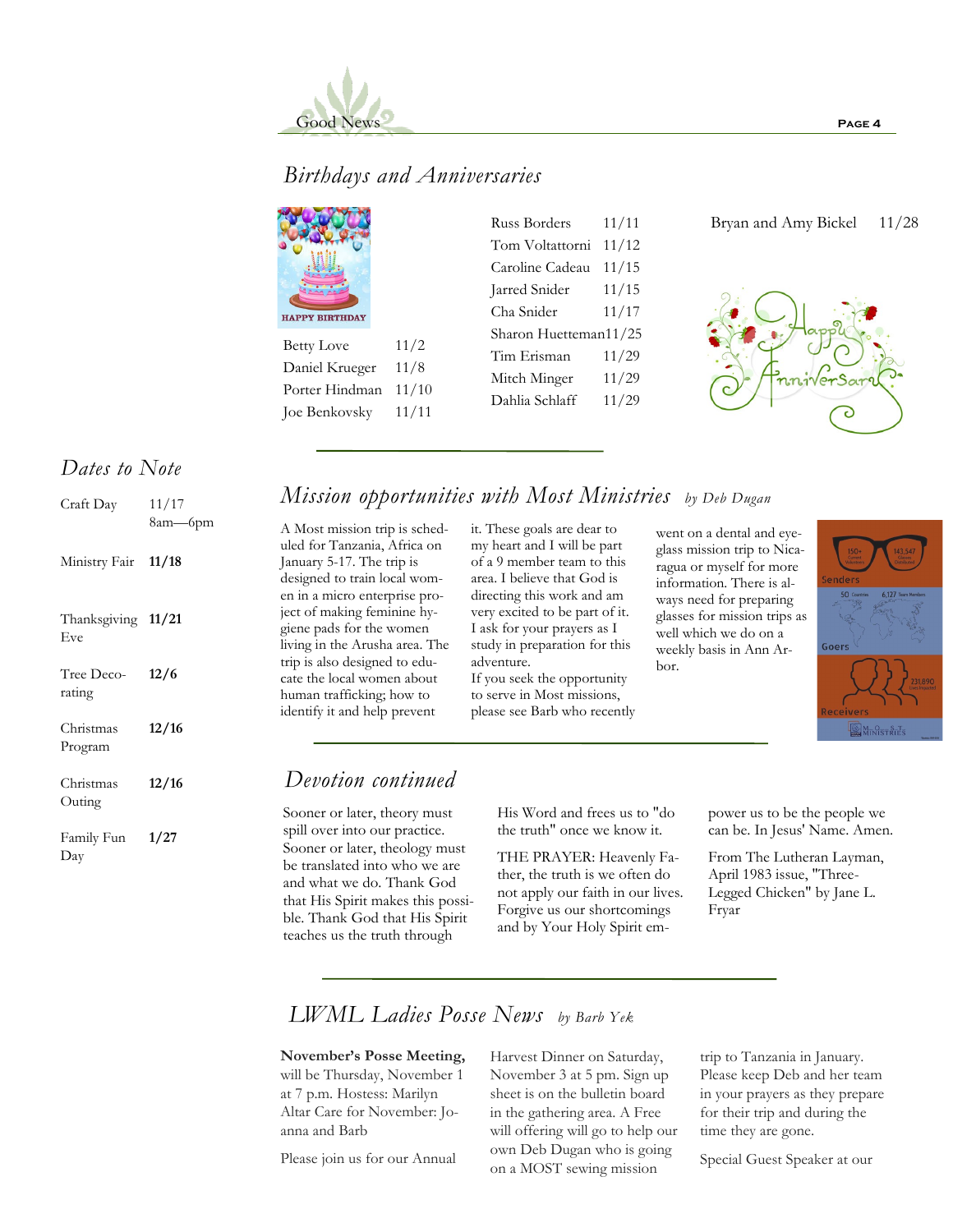

# *Prayers of Trinity*

Praise and thanksgiving:

Blessing, glory, wisdom, thanksgiving, honor, power and might be to You, our God, now and forever! Hear us who pray in peace in the name of our Lord, Jesus Christ. O God, Holy and eternal, who did permit us to enter into the fellowship of that holy suffering by which Your dear Son, our Savior, conquered sin and death; grant that we may celebrate the remembrance of His passion with true devotion, accept the cross as his disciples, and thus fulfill Your holy will; through the

same Jesus Christ, our Lord. We pray for those among us who are in special need of your guidance and healing:

- Shut-ins--Lorena Luckhardt, Caroline Cadeau, Al Jacoby
- Don Johnson, Don VanGorden, Joshua CzapiewskI, Carolyn and Joe Benkovsky, Dianne and Rudy Vik, Dennis Miller, Jordan Keen- strength and health
- Continued healing: Mary

Meyer, Joanne and Bob Hickman, Don Keiser.

• Judy Lasko, Lorena Luckhardt, John Martinowicz, Julie Haggerty, Robin Fletcher, Kyle Knipp, Don Fogel, Ava Allen, Tracy Brohmen, Kenny Cadle, Carol Thompson, Sarah Burns, Libby in their battles with cancer.

For the soldiers here and overseas who are still protecting freedoms, our own and others in the world.

"ASK, AND IT WILL BE given to you; seek AND YOU WILL FIND;

knock, and the door WILL BE OPENED TO you.

For everyone who asks receives; he

WHO SEEKS FINDS;

and to him who

knocks the door

WILL BE OPENED."

**MATTHEW 7: 7-8** 



**Garden of Gethsemane modern times**

# *LWML Ladies Posse News continued*

dinner will be Sarah DePriest from MOST. Sarah will share about MOST and her recent mission trip to South Africa. She will also talk about what Deb can expect on her trip.

It will be a wonderful evening of good food and fellowship. Hope to see you there. Invite your friends too!

### **Craft Day**

Our next craft day is Saturday, November 17 from 8 am to 6pm. Join us for a fun relaxing day of working on your favorite craft. This is an outreach tool as well as a great time, so reach out to your friends, or if you know someone that is unchurched, this is a great event for that as well!

There will be plenty of food and snacks all day long provided for you! Suggested donation for the day is \$20

### **Angel Tree**

We will be participating with WellSpring again this year to purchase Christmas gifts for Children and some adults who may not otherwise receive any gifts at Christmas. It is one of the ways we at Trinity can share with others the Joy of Christmas and the Love of God, by sending His own son, Jesus to be our Savior . Watch for the tree to be up around Thanksgiving.

The bulletins will have more specific details as the time gets closer.

#### **Poinsettia's**

We will be decorating the altar with poinsettia's again this Christmas.

Watch for your order forms in your mailboxes the beginning of December.

### **Future dates to mark on your calendars!**

Thursday, December 6th, the Posse would like to invite everyone in the congregation to join us for our Tree Trimming & Decorating the church for Christmas Party. We will begin with a light supper at 6 pm, and then listen to Christmas music as we do our decorating.

Advent worship service & soup suppers on Wednesday December 5, 12, & 19

Sunday, December 16 will be our annual Christmas Outing. This year we will be going to Northridge Church to see "The Glory of Christmas" Many of you have already purchase tickets & plan on going. We do have 4 tickets left for anyone else interested in going.

Please see Kristin Myher to let her know if you want these tickets.